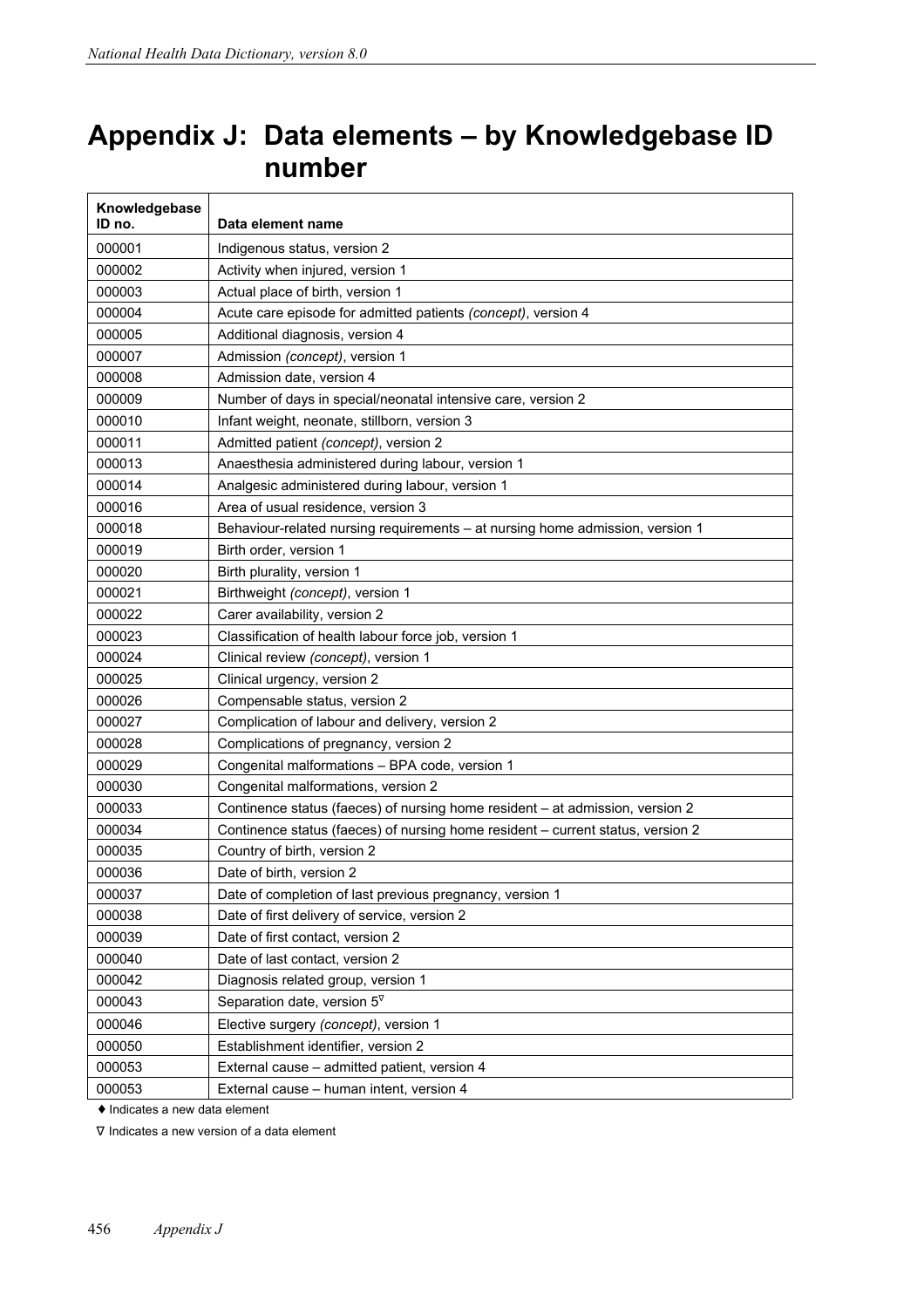| Knowledgebase    |                                                                         |
|------------------|-------------------------------------------------------------------------|
| ID no.           | Data element name                                                       |
| 000056<br>000057 | First day of the last menstrual period, version 1                       |
|                  | Functional profile of nursing home resident - at admission, version 1   |
| 000058           | Functional profile of nursing home resident - current status, version 1 |
| 000059           | Gestational age (concept), version 1                                    |
| 000060           | Gestational age, version 1                                              |
| 000061           | Health labour force (concept), version 1                                |
| 000062           | Health outcome (concept), version 1                                     |
| 000063           | Health outcome indicator (concept), version 1                           |
| 000064           | Hospital (concept), version 1                                           |
| 000065           | Hospital boarder (concept), version 1                                   |
| 000066           | Hospital census (concept), version 1                                    |
| 000067           | Hospital waiting list (concept), version 1                              |
| 000073           | Indicator procedure, version 3                                          |
| 000075           | Hospital insurance status, version 3                                    |
| 000076           | Intended length of hospital stay, version 1                             |
| 000077           | Intended place of birth, version 1                                      |
| 000078           | Intensive Care Unit (concept), version 1                                |
| 000079           | Inter-hospital same-day contracted patient, version 1                   |
| 000082           | Listing date, version 2                                                 |
| 000083           | Live birth (concept), version 1                                         |
| 000084           | Location immediately prior to admission to nursing home, version 1      |
| 000085           | Overdue patient, version 3                                              |
| 000086           | Bodily location of main injury, version 1                               |
| 000087           | Nature of main injury - non-admitted patient, version 1                 |
| 000088           | Major diagnostic category, version 1                                    |
| 000089           | Marital status, version 2                                               |
| 000090           | Maternal medical conditions, version 1                                  |
| 000091           | Medicare number, version 1                                              |
| 000092           | Mental health legal status, version $4^{\nabla}$                        |
| 000093           | Method of birth, version 1                                              |
| 000094           | Minutes of operating theatre time, version 1                            |
| 000096           | Mode of separation, version 2                                           |
| 000099           | Narrative description of injury event, version 1                        |
| 000100           | Need for interpreter service, version 1                                 |
| 000101           | Neonatal death (concept), version 1                                     |
| 000102           | Neonatal morbidity, version 2                                           |
| 000103           | Neonate (concept), version 1                                            |
| 000104           | Non-admitted patient (concept), version 1                               |
| 000105           | Non-elective care (concept), version 1                                  |
| 000107           | Number of leave periods, version 3                                      |
| 000110           | Nursing diagnosis, version 2                                            |
| 000111           | Goal of care, version 2                                                 |
| 000112           | Nursing interventions, version 2                                        |
| 000113           | Onset of labour, version 1                                              |
| 000114           | Outcome of last previous pregnancy, version 1                           |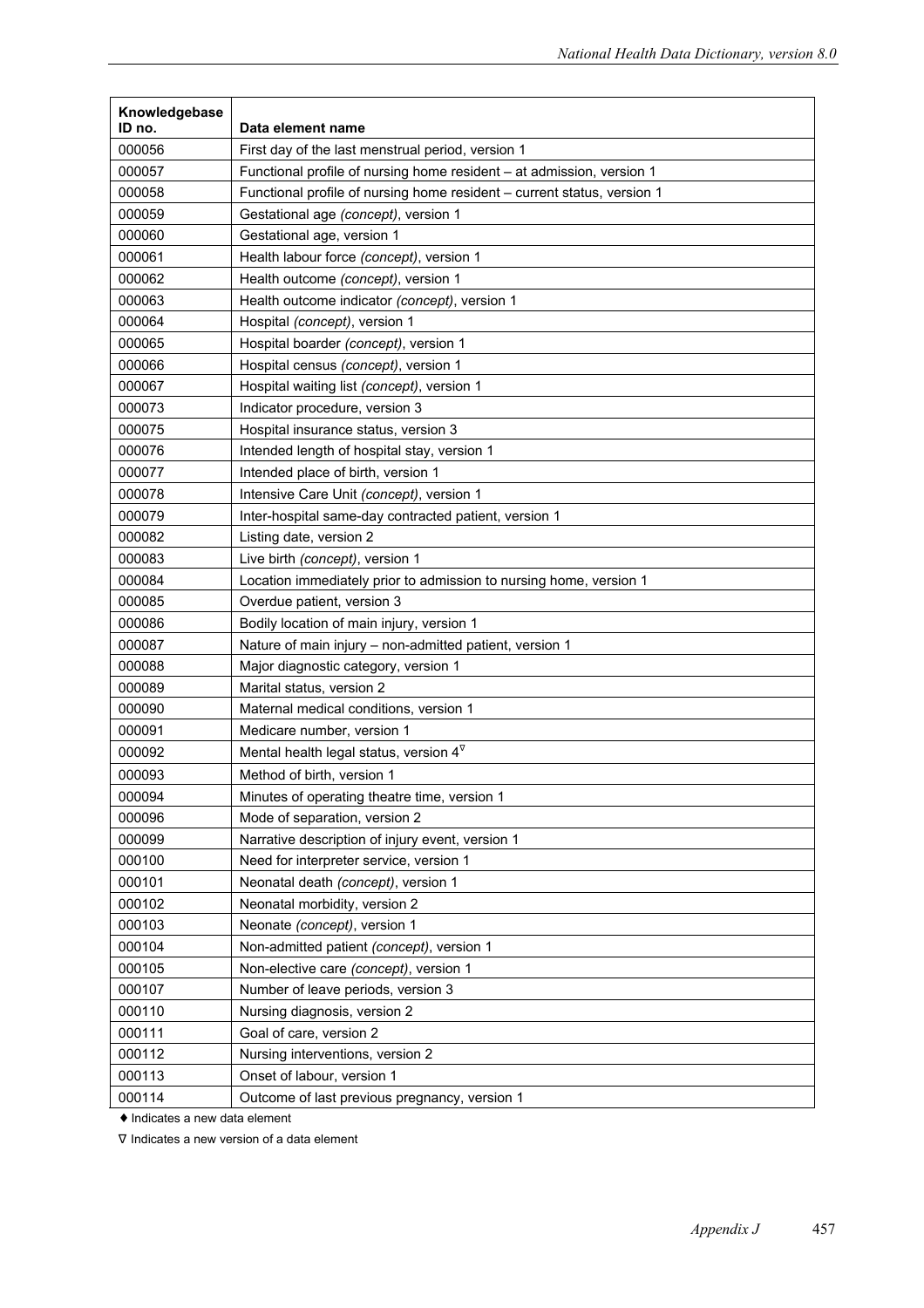| Knowledgebase<br>ID no. | Data element name                                                                 |
|-------------------------|-----------------------------------------------------------------------------------|
| 000116                  | Overnight-stay patient (concept), version 1                                       |
| 000117                  | Patient (concept), version 1                                                      |
| 000118                  | Patient accommodation eligibility status, version 2                               |
| 000119                  | Length of stay, version 1                                                         |
| 000120                  | Patient listing status, version 1                                                 |
| 000121                  | Pension status - psychiatric patients, version 2                                  |
| 000124                  | Perinatal period (concept), version 1                                             |
| 000125                  | Perineal status, version 1                                                        |
| 000126                  | Period of residence in Australia, version 1                                       |
| 000127                  | Person identifier, version 1                                                      |
| 000128                  | Place of occurrence of external cause of injury - non-admitted patient, version 4 |
| 000131                  | Postpartum complication, version 2                                                |
| 000132                  | Preferred language, version 2                                                     |
| 000133                  | Presentation at birth, version 1                                                  |
| 000134                  | Previous pregnancies, version 1                                                   |
| 000135                  | Principal area of clinical practice, version 1                                    |
| 000136                  | Principal diagnosis, version 3                                                    |
| 000137                  | Procedure, version $5^{\nabla}$                                                   |
| 000138                  | Principal role of health professional, version 1                                  |
| 000139                  | Previous specialised treatment, version $3^{\nabla}$                              |
| 000140                  | Profession labour force status of health professional, version 1                  |
| 000141                  | Number of contacts (psychiatric outpatient clinic/day program), version 1         |
| 000141                  | Number of service contact dates, version $2^{\nabla}$                             |
| 000142                  | Reason for removal, version 2                                                     |
| 000143                  | Referral to further care (psychiatric patients), version 1                        |
| 000145                  | Resuscitation of baby, version 1                                                  |
| 000146                  | Same-day patient (concept), version 1                                             |
| 000147                  | Scheduled admission date, version 2                                               |
| 000148                  | Separation (concept), version 1                                                   |
| 000149                  | Sex, version 1                                                                    |
| 000150                  | Source of referral to public psychiatric hospital, version 3                      |
| 000153                  | Specialised nursing requirements - at nursing home admission, version 1           |
| 000154                  | Specialised nursing requirements - current status, version 1                      |
| 000155                  | State/Territory of birth, version 1                                               |
| 000159                  | Status of the baby, version 1                                                     |
| 000160                  | Stillbirth (foetal death) (concept), version 1                                    |
| 000161                  | Surgical specialty, version 1                                                     |
| 000163                  | Total leave days, version 3                                                       |
| 000164                  | Total psychiatric care days, version 2                                            |
| 000166                  | Type and sector of employment establishment, version 1                            |
| 000167                  | Type of augmentation of labour, version 1                                         |
| 000168                  | Type of episode of care, version 3                                                |
| 000171                  | Type of labour induction, version 1                                               |
| 000172                  | Type of nursing home admission, version 1                                         |
| 000173                  | Type of usual accommodation, version 1                                            |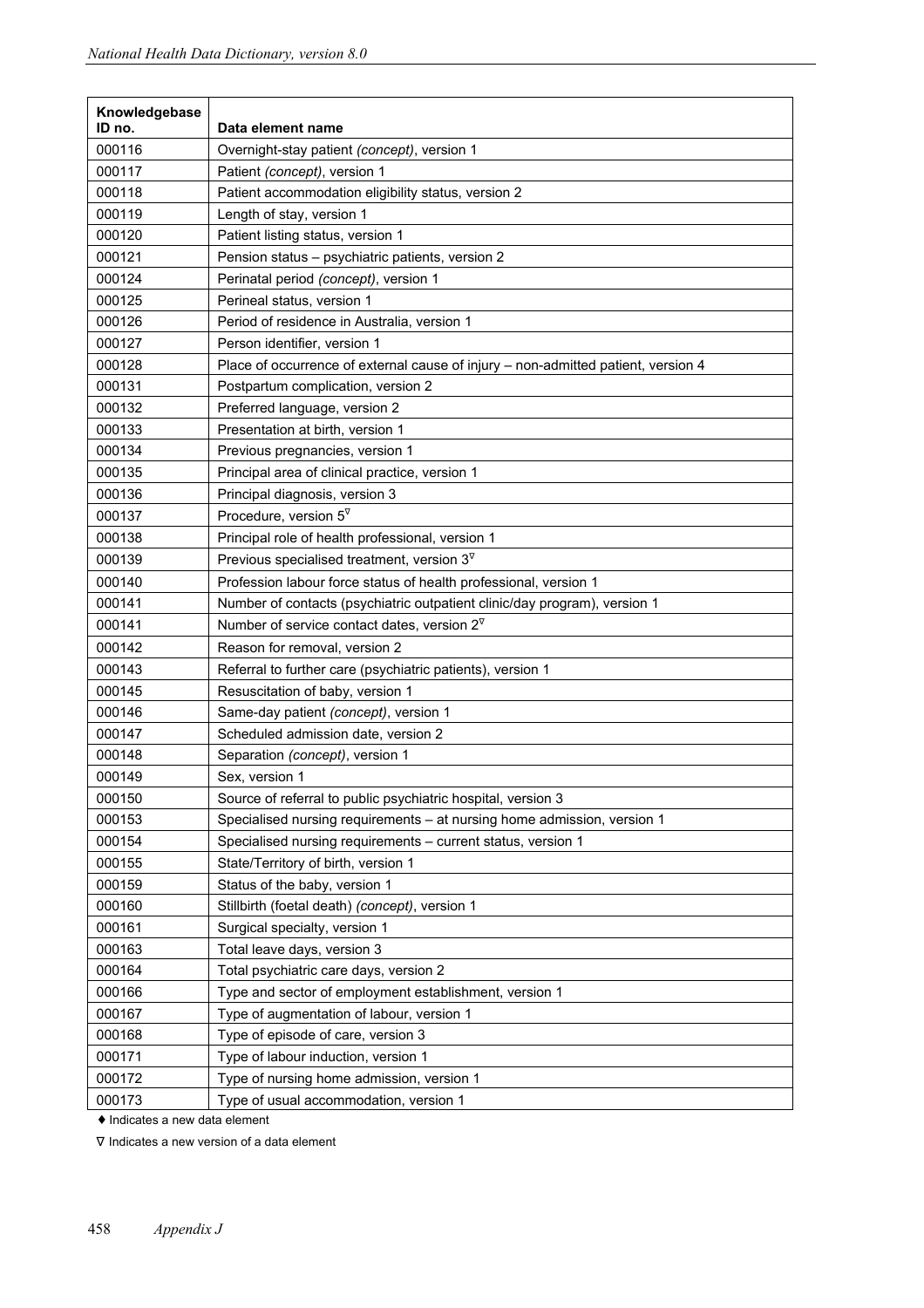| Knowledgebase    |                                                                                     |
|------------------|-------------------------------------------------------------------------------------|
| ID no.<br>000173 | Data element name<br>Type of accommodation, version $2^{\nabla}$                    |
| 000174           | Census date, version 2                                                              |
| 000176           |                                                                                     |
|                  | Waiting list category, version 3                                                    |
| 000204<br>000205 | Department of Veterans' Affairs file number, version 1<br>Separations, version 2    |
| 000206           | Patient days, version 2                                                             |
| 000208           | Patients in residence at year end, version 1                                        |
| 000209           | Occasions of service, version 1                                                     |
| 000210           | Group sessions, version 1                                                           |
| 000211           | Day program attendances, version 1                                                  |
| 000224           | Administrative expenses, version 1                                                  |
| 000230           | Occupation of person, version $2^{\nabla}$                                          |
| 000231           | Type of non-admitted patient care, version 1                                        |
| 000232           | Type of admitted patient care for same-day patients, version 3                      |
| 000233           | Type of non-admitted patient care (public psychiatric, alcohol and drug), version 1 |
| 000234           | Type of non-admitted patient care (nursing homes and hostels), version 1            |
| 000235           | Individual group session, version 1                                                 |
| 000236           | Payments to visiting medical officers, version 1                                    |
| 000237           | Superannuation employer contributions (including funding basis), version 1          |
| 000238           | Drug supplies, version 1                                                            |
| 000239           | Medical and surgical supplies, version 1                                            |
| 000240           | Food supplies, version 1                                                            |
| 000241           | Domestic services, version 1                                                        |
| 000242           | Repairs and maintenance, version 1                                                  |
| 000243           | Patient transport, version 1                                                        |
| 000245           | Interest payments, version 1                                                        |
| 000246           | Depreciation, version 1                                                             |
| 000247           | Other recurrent expenditure, version 1                                              |
| 000248           | Capital expenditure, version 1                                                      |
| 000252           | Full-time equivalent staff, version 2                                               |
| 000254           | Salaries and wages, version 1                                                       |
| 000255           | Number of available beds for admitted patients, version 2                           |
| 000295           | Recoveries, version 1                                                               |
| 000296           | Patient revenue, version 1                                                          |
| 000309           | Dependency in activities of daily living, version 1                                 |
| 000313           | Hours worked by health professional, version 2                                      |
| 000317           | Employment status - public psychiatric hospital admissions, version 2               |
| 000321           | Specialised service indicators, version 1                                           |
| 000322           | Teaching status, version 1                                                          |
| 000323           | Other revenues, version 1                                                           |
| 000325           | Capital expenditure - gross (accrual accounting), version 2                         |
| 000326           | Indirect health care expenditure, version 1                                         |
| 000327           | Establishment type, version 1                                                       |
| 000342           | Date of change to qualification status, version 1                                   |
| 000343           | Qualification status, version 1                                                     |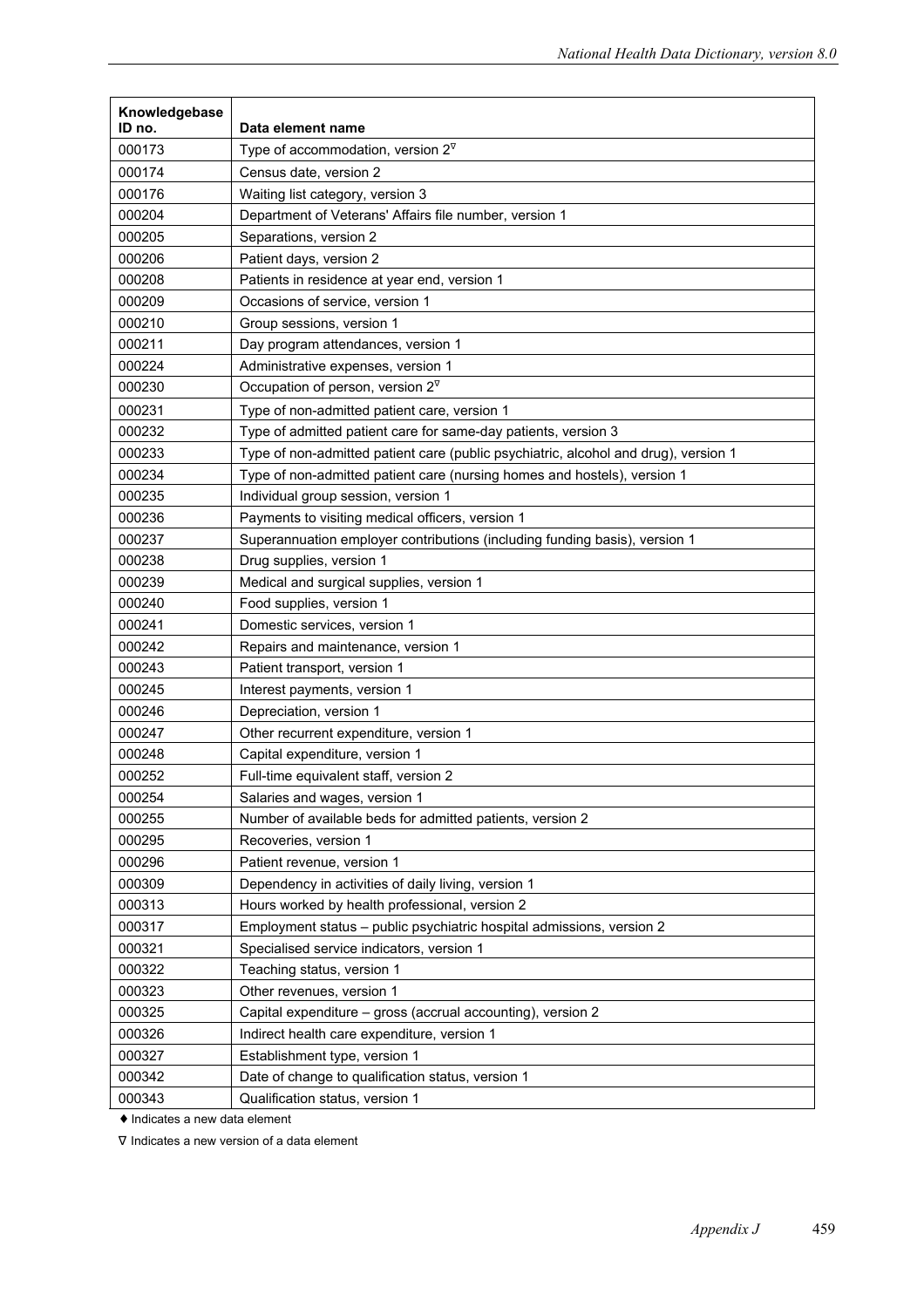| Knowledgebase |                                                                                     |
|---------------|-------------------------------------------------------------------------------------|
| ID no.        | Data element name                                                                   |
| 000344        | Apgar score at 1 minute, version 1                                                  |
| 000345        | Apgar score at 5 minutes, version 1                                                 |
| 000346        | Number of acute (qualified)/unqualified days for newborns, version 1                |
| 000347        | Emergency Department waiting time to service delivery, version 1                    |
| 000348        | Elective care (concept), version 1                                                  |
| 000349        | Patient presentation at Emergency Department (concept), version 1                   |
| 000350        | Date patient presents, version 1                                                    |
| 000351        | Time patient presents, version 1                                                    |
| 000352        | Type of visit, version 1                                                            |
| 000353        | Date of triage, version 1                                                           |
| 000354        | Time of triage, version 1                                                           |
| 000355        | Triage category, version 1                                                          |
| 000356        | Date of service event, version 1                                                    |
| 000357        | Time of service event, version 1                                                    |
| 000358        | Admission time, version 1                                                           |
| 000359        | Departure status, version 1                                                         |
| 000360        | Non-salary operating costs, version 1                                               |
| 000361        | Adult height (concept), version 1                                                   |
| 000362        | Adult height - measured, version 1                                                  |
| 000363        | Adult height - self-reported, version 1                                             |
| 000364        | Adult weight (concept), version 1                                                   |
| 000365        | Adult weight - measured, version 1                                                  |
| 000366        | Adult weight - self-reported, version 1                                             |
| 000367        | Adult body mass index, version 1                                                    |
| 000368        | Adult body mass index - classification, version 1                                   |
| 000369        | Adult hip circumference (concept), version 1                                        |
| 000370        | Adult hip circumference - measured, version 1                                       |
| 000371        | Adult abdominal circumference (concept), version 1                                  |
| 000372        | Adult abdominal circumference - measured, version 1                                 |
| 000373        | Adult abdomen to hip ratio, version 1                                               |
| 000374        | Behaviour-related nursing requirements - at nursing home, current status, version 1 |
| 000375        | Continence status (urine) of nursing home resident - at admission, version 2        |
| 000376        | Continence status (urine) of nursing home resident - current status, version 2      |
| 000377        | Establishment number, version 2                                                     |
| 000378        | Region code, version 2                                                              |
| 000379        | Establishment sector, version 2                                                     |
| 000380        | State identifier, version 2                                                         |
| 000381        | External cause - non-admitted patient, version 4                                    |
| 000383        | Pension status - nursing home residents, version 2                                  |
| 000384        | Place of occurrence of external cause of injury - admitted patient, version 4       |
|               | Mode of admission, version $4^{\nabla}$                                             |
| 000385        |                                                                                     |
| 000387        | Type of admitted patient care for overnight patients, version 3                     |
| 000388        | Type of admitted patient care for long-stay patients, version 3                     |
| 000389        | Type of admitted patient care for short-stay patients, version 3                    |
| 000391        | Category reassignment date, version 2                                               |